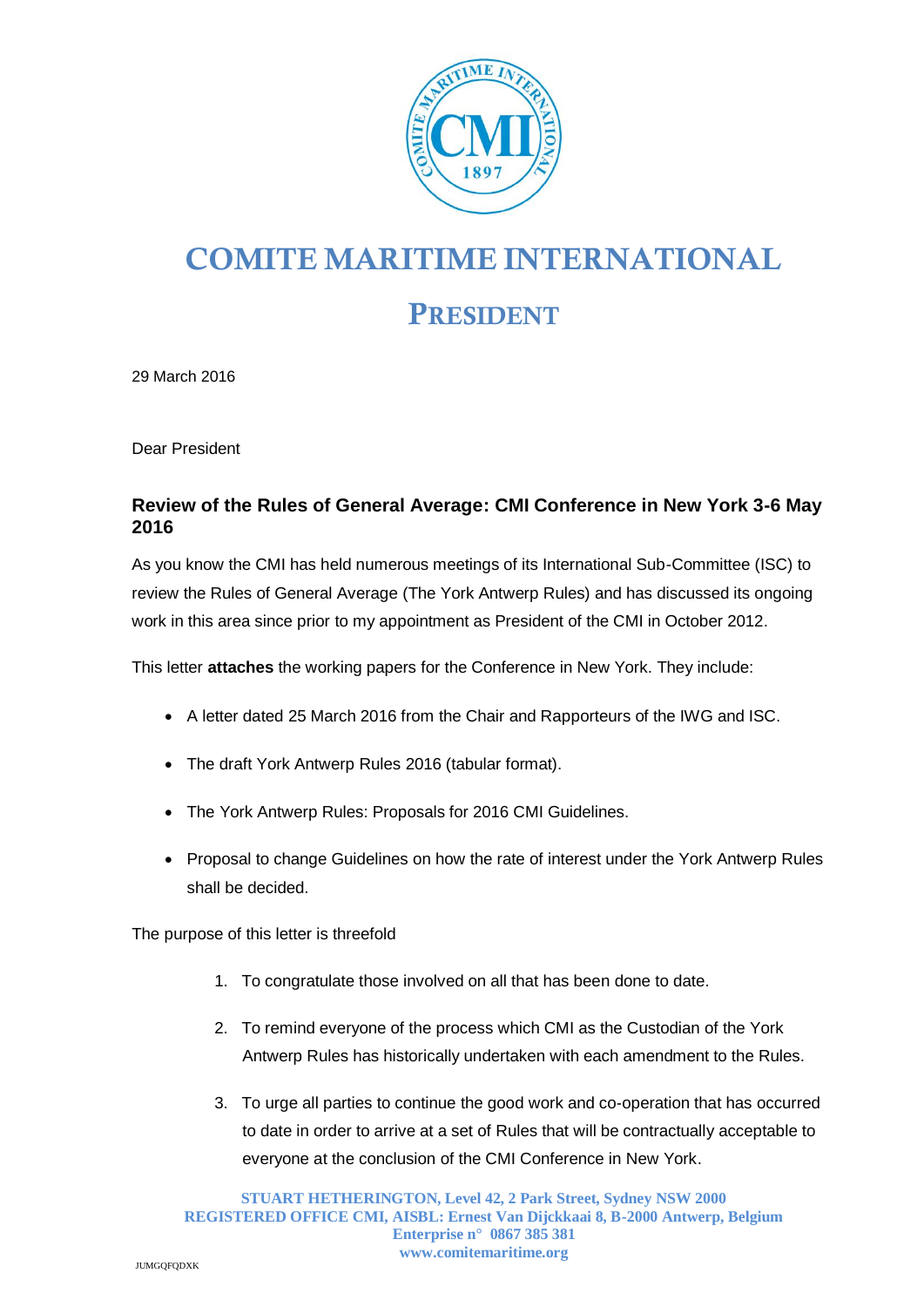It is a credit to all of those who have given so much time to reaching a compromise on the provisions which had prevented the 2004 Rules, which had been agreed at the CMI Conference in Vancouver in 2004, from being given contractual effect across industry. (I think, with the benefi of hindsight, that the failure to achieve unanimity at Vancouver explains that failure).

The purpose of the Conference in New York is for the MLA delegates from around the world (assisted by representatives of those organisations which have Consultative status with the CMI) to discuss and negotiate the text over the two days of the Conference (Wednesday and Thursday, 4 and 5 May 2016) and for the final text which is agreed to be submitted to the Plenary and Assembly meetings on Friday 6 May for final approval. The finished product will then be the York Antwerp Rules 2016.

It is regrettable that practitioners from the legal profession, the insurance and shipping industries wasted an enormous amount of time and energy during the years leading up to the 2004 Conference and at the Conference in 2004 in producing a text which was not then taken up by industry. That has made necessary the considerable efforts of all parties to try and produce a text which will be satisfactory to industry for approval in New York in a few months time. I do not want to see the same fate befall the York Antwerp Rules 2016.

I am hopeful that with the critical substantive measures agreed between the principal stakeholders prior to the Conference it will only be minor changes of an editorial or drafting nature which will be put forward at the Conference. It is critical to the success of the work in New York that **unanimity** is achieved. I note from the reports of the previous major review of the York Antwerp Rules in 1994 in Sydney that unanimity was achieved on that occasion.

I will be reminding delegates at the Conference in New York of the words of one of my predecessors as President of the CMI, Albert Lilar, who said :

"We have taken into consideration that the shipowner, the merchant, the underwriter, the average adjuster, the banker, the person who is directly interested, all take a preponderant part in our work: that the task of the jurist is to discern that which, in this maritime community, is the general purpose, that which amongst divergent interests, is common to all; to discern what, among the diverse solutions, is the best, to contribute one's learning and one's experience; but that in the final analysis, the jurist must hold the pen and it is the man with the experience who must dictate the solution."

The York Antwerp Rules were developed to assist ship owners, cargo owners and their respective insurers to deal with issues that arise when a general average sacrifice occurs. It is therefore incumbent on the representatives of those industry bodies to reach complete agreement on the text which they desire to take them forward for the next 10, 20 or more years and to communicate their joint views to the delegates at the Conference This applies to both the substantive issues to which I have referred above and any editorial or drafting changes that are

2